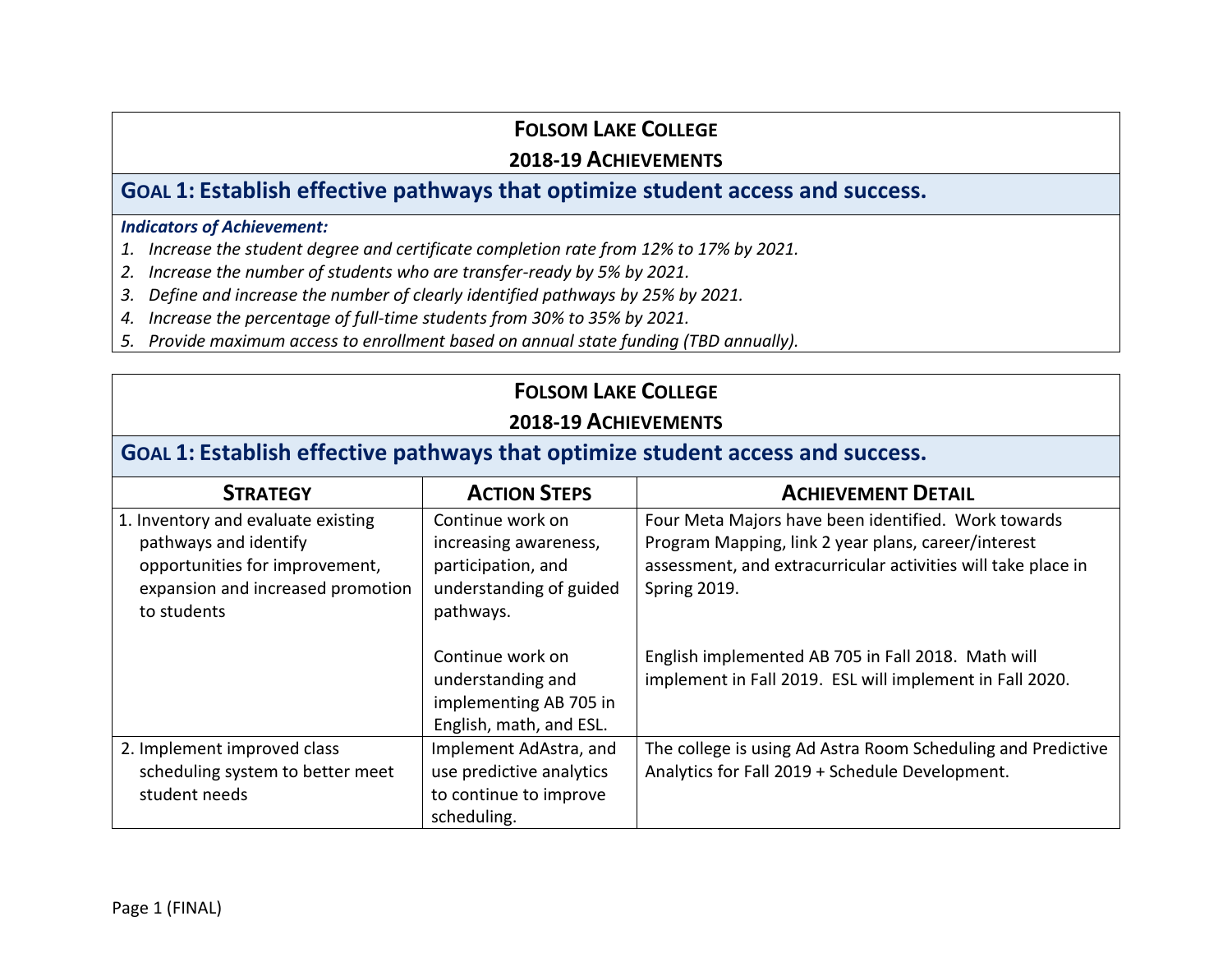| <b>FOLSOM LAKE COLLEGE</b>                                                                                                                              |                                                                                                                                                                                                                                                                  |                                                                                                                                                                                                                                                                                                                                                                                                                           |  |
|---------------------------------------------------------------------------------------------------------------------------------------------------------|------------------------------------------------------------------------------------------------------------------------------------------------------------------------------------------------------------------------------------------------------------------|---------------------------------------------------------------------------------------------------------------------------------------------------------------------------------------------------------------------------------------------------------------------------------------------------------------------------------------------------------------------------------------------------------------------------|--|
| 2018-19 ACHIEVEMENTS                                                                                                                                    |                                                                                                                                                                                                                                                                  |                                                                                                                                                                                                                                                                                                                                                                                                                           |  |
| GOAL 1: Establish effective pathways that optimize student access and success.                                                                          |                                                                                                                                                                                                                                                                  |                                                                                                                                                                                                                                                                                                                                                                                                                           |  |
| 3. Promote communication channels<br>that increase awareness of course<br>offerings, deadlines, service,<br>programs, resources and events              | Develop student services<br>on ramping (on-boarding,<br>orientation, assessment).                                                                                                                                                                                | FLC participated in a second round of the IEPI Partnership<br>Resource Team projects. The focus of this round is<br>redesigning the student experience. The college has had<br>their first and second meeting with the PRT, and has<br>submitted the I&E plan. Workgroups have been formed, and<br>teams are working on the development and implementation<br>of degree planning, early alert, and case management tools. |  |
| 4. Monitor student progress and<br>proactively engage with at-risk<br>students prior to key milestones<br>(first semester, 30 units, 70 units,<br>etc.) | The Pathways Design<br>Team and Office of<br>Institutional Research will<br>host focus groups in Fall<br>2018 for both employees<br>and students as it relates<br>to pathways, engaging<br>students, and engaging<br>employees in supporting<br>student success. | A student survey was distributed in the fall that asked<br>students how their chose their major. This Pathways Design<br>Team reviewed the results from the survey, and has<br>requested that focus groups be administrated in fall 2019<br>specifically for at risk, and disproportionately impacted<br>students.                                                                                                        |  |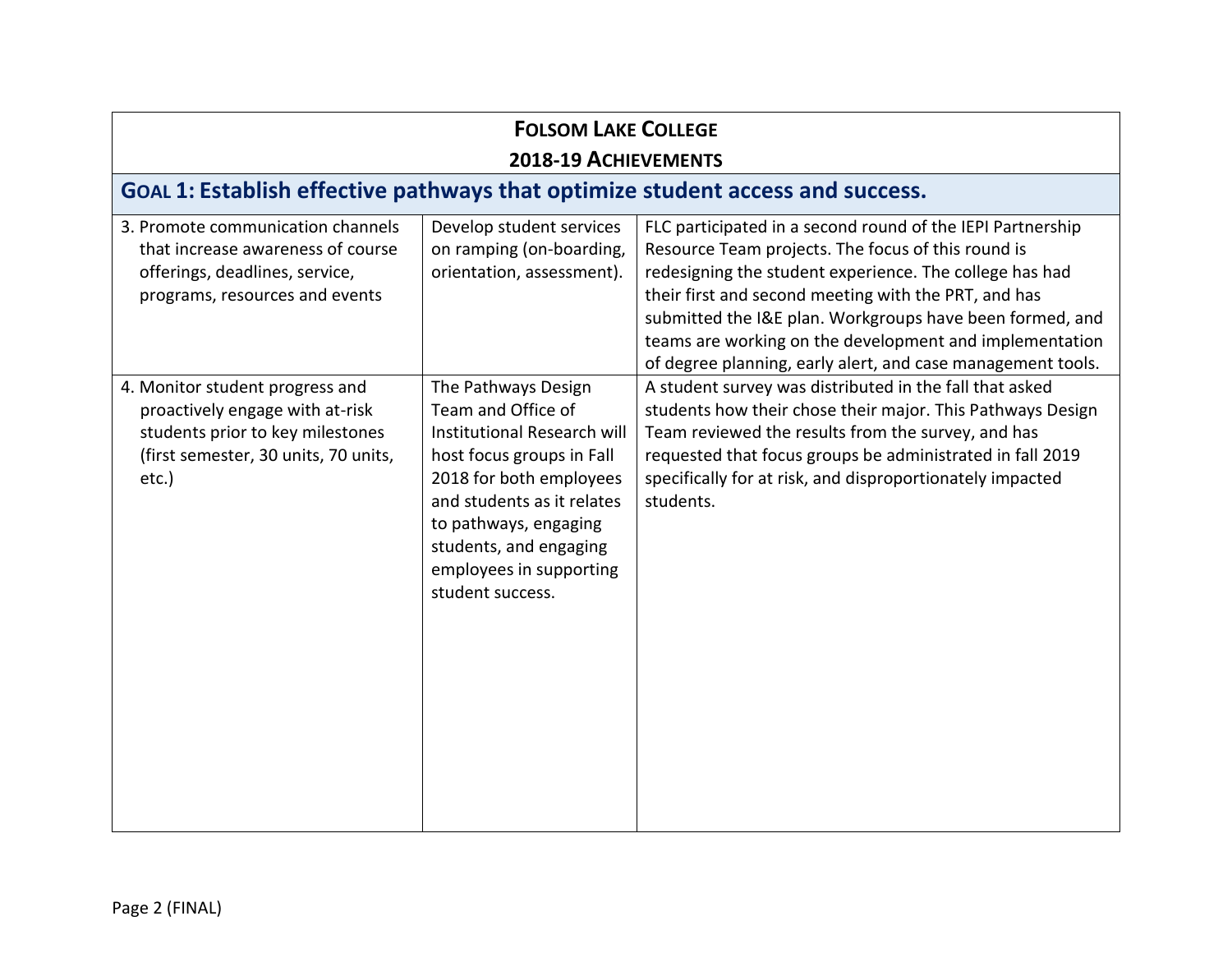| <b>FOLSOM LAKE COLLEGE</b><br>2018-19 ACHIEVEMENTS                                            |                                                                                             |                                                                                                                                                                                                                                                                                                                                                                                                                                                                                                                                                                                                                                                                                                                                                                                                                                                                                                                                                                                                                                                                   |  |
|-----------------------------------------------------------------------------------------------|---------------------------------------------------------------------------------------------|-------------------------------------------------------------------------------------------------------------------------------------------------------------------------------------------------------------------------------------------------------------------------------------------------------------------------------------------------------------------------------------------------------------------------------------------------------------------------------------------------------------------------------------------------------------------------------------------------------------------------------------------------------------------------------------------------------------------------------------------------------------------------------------------------------------------------------------------------------------------------------------------------------------------------------------------------------------------------------------------------------------------------------------------------------------------|--|
| GOAL 1: Establish effective pathways that optimize student access and success.                |                                                                                             |                                                                                                                                                                                                                                                                                                                                                                                                                                                                                                                                                                                                                                                                                                                                                                                                                                                                                                                                                                                                                                                                   |  |
| 5. Develop a comprehensive<br>recruitment and persistence plan to<br>achieve enrollment goals | Redefine and restructure<br>outreach services to be<br>more inclusive and<br>comprehensive. | Outreach staff provide culturally relevant and competent<br>recruitment strategies to support the enrollment of<br>disproportionately impacted students including, but not<br>limited to, dedicated DACA support, strong partnerships with<br>Title I high schools and collaboration with the Career<br>Education department. Additionally, the Outreach staff have<br>established and executed a prospective student<br>communication plan to increase college awareness and<br>interest. They have utilized a variety of strategies to do this<br>work, one of those being iContact. iContact is an electronic<br>newsletter that is employed to communicate with over<br>12,000 families and local high school partners. This system<br>allows for a more direct, efficient and expedient way to<br>communicate. Outreach staff have also been assigned a<br>specific geographic service area that they work within. This<br>also supports more informed, targeted communication as it<br>allows staff to better know the "customer" they are working<br>with. |  |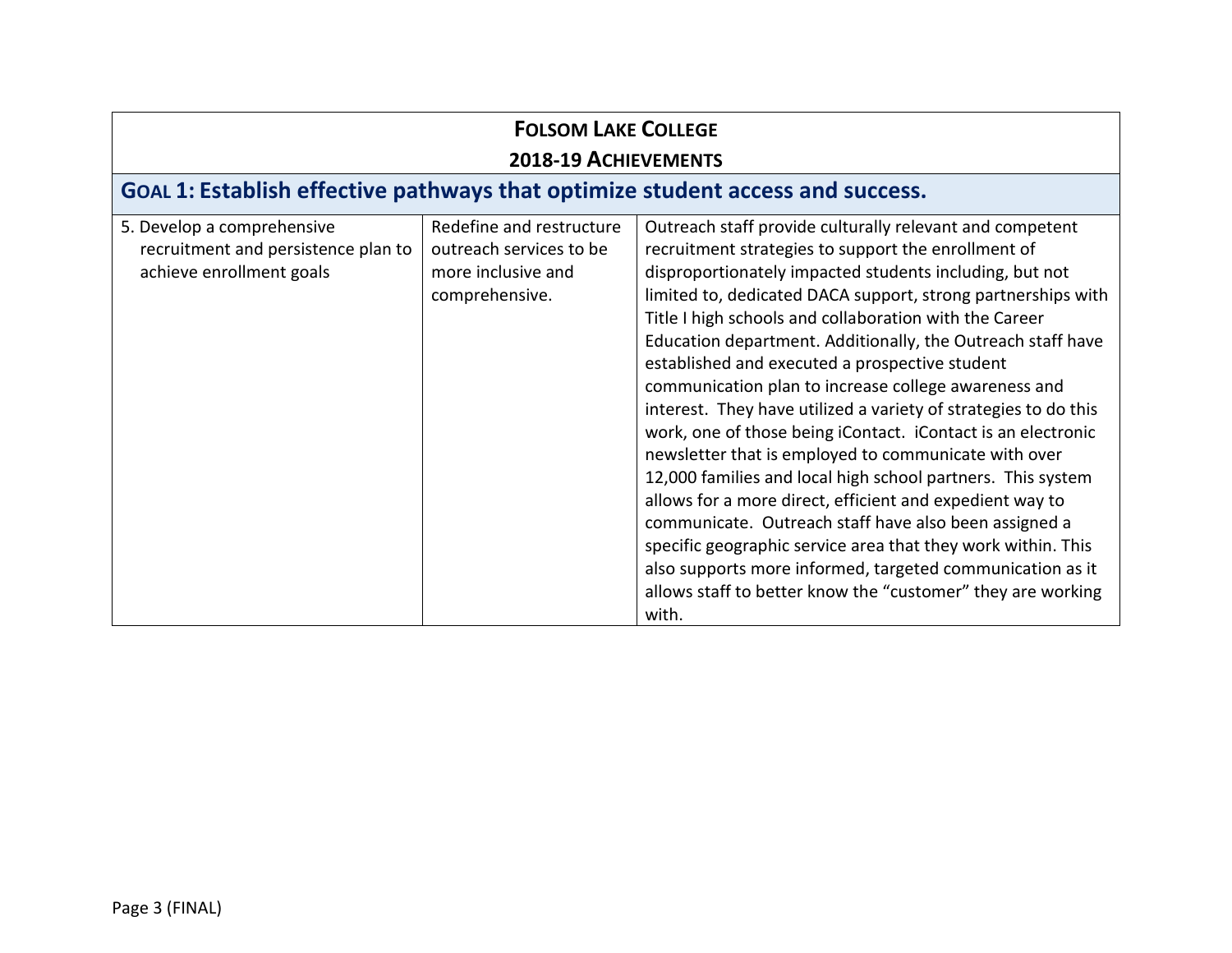#### **2018-19 ACHIEVEMENTS**

# **GOAL 2: Ensure equitable academic achievement across all racial, ethnic, socioeconomic and gender groups.**

*Indicators of Achievement:* 

- *1. Achieve 71% course success rate for each student group by 2021.*
- *2. Achieve a 17% degree and certificate completion rate for each student group by 2021.*
- *3. Achieve proportionality in transfer-ready preparation rates for each student group by 2021.*
- *4. Recruit faculty, staff and administrators to reflect the demographics of the District's service area.*
- *5. Increase enrollment rates among groups who are traditionally underrepresented in higher education within the District's service area.*

# **FOLSOM LAKE COLLEGE**

#### **2018-19 ACHIEVEMENTS**

# **GOAL 2: Ensure equitable academic achievement across all racial, ethnic, socioeconomic and gender groups.**

| <b>STRATEGY</b>                        | <b>ACTION STEPS</b>        | <b>ACHIEVEMENT DETAIL</b>                                    |
|----------------------------------------|----------------------------|--------------------------------------------------------------|
| 1. Develop and use culturally relevant | Continue dialogue about    | The Professional Development Committee (PDC) included a      |
| curriculum and instruction.            | being student centered,    | presentation on Culturally Responsive Teaching in the spring |
|                                        | and what that means.       | 2019 flex lineup for mandatory Friday, and we also focused   |
|                                        |                            | on CRT in New Faculty Academy, which included a              |
|                                        | Continue to use what we    | presentation by one of our deans, various class discussions  |
|                                        | learned at CUE to have     | on how we can adapt our own curriculum and syllabi, and      |
|                                        | dialogues about revising   | planning activities that are culturally relevant for our FLC |
|                                        | the required hiring        | students. PDC offered workshops on CRT for Spring 2019 and   |
|                                        | training to go beyond just | will continue to look for opportunities to help faculty      |
|                                        | compliance to include      | become more culturally responsive. The PD coordinator        |
|                                        | equity mindedness.         | attended the Skyline Equity Institute in Spring 2019.        |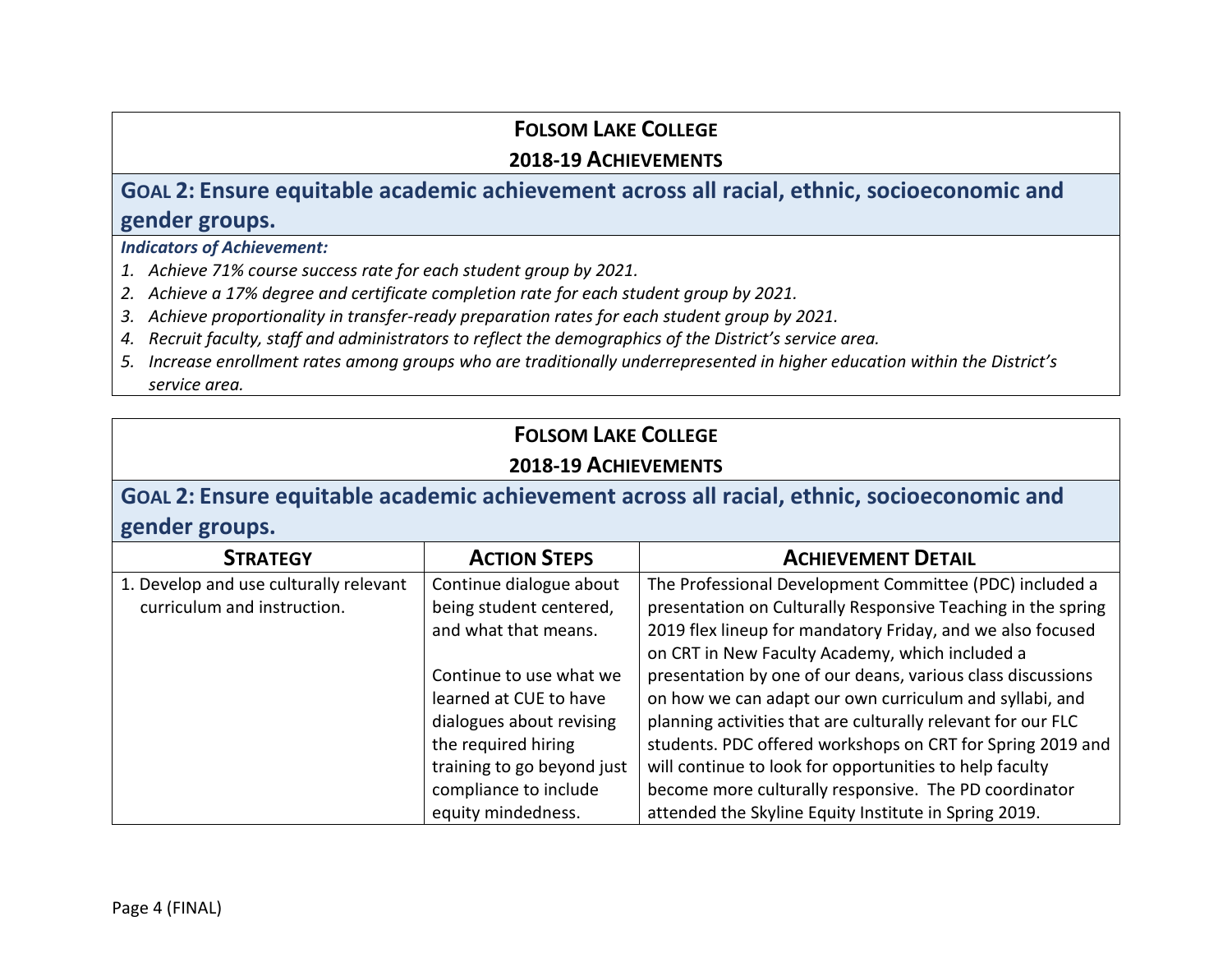## **FOLSOM LAKE COLLEGE 2018-19 ACHIEVEMENTS GOAL 2: Ensure equitable academic achievement across all racial, ethnic, socioeconomic and gender groups.** Establish a student focused equity center. Flex sessions regarding incorporating CUE materials were provided. Dialogue continues. Institutional description has been revised and equitized. Work is underway to develop a repository for equity-minded interview questions. Furniture, books, office items, condoms, and mounted FLC Equity Posters were generously donated from partner departments, as well as individual in-kind donors of books and art pieces. Refrigerator and placard received for #FoodforFalcons food pantry. Equity Center Soft Launch garnered 115+ visitors throughout the program and open house on April 24, 2019, engaging visitors with poster prompts, and sharing why the Equity Center is important verbally in community. Land Acknowledgement draft was shared and visitors included executive leadership, incoming first year students (Trans and Muslim identified) with their parents, current students, graduating student leaders, including those who helped found MSA&A, and API Club, two Student Equity Advocates, faculty, classified staff. Launch drew interest in student applicants, thus deadline was extended.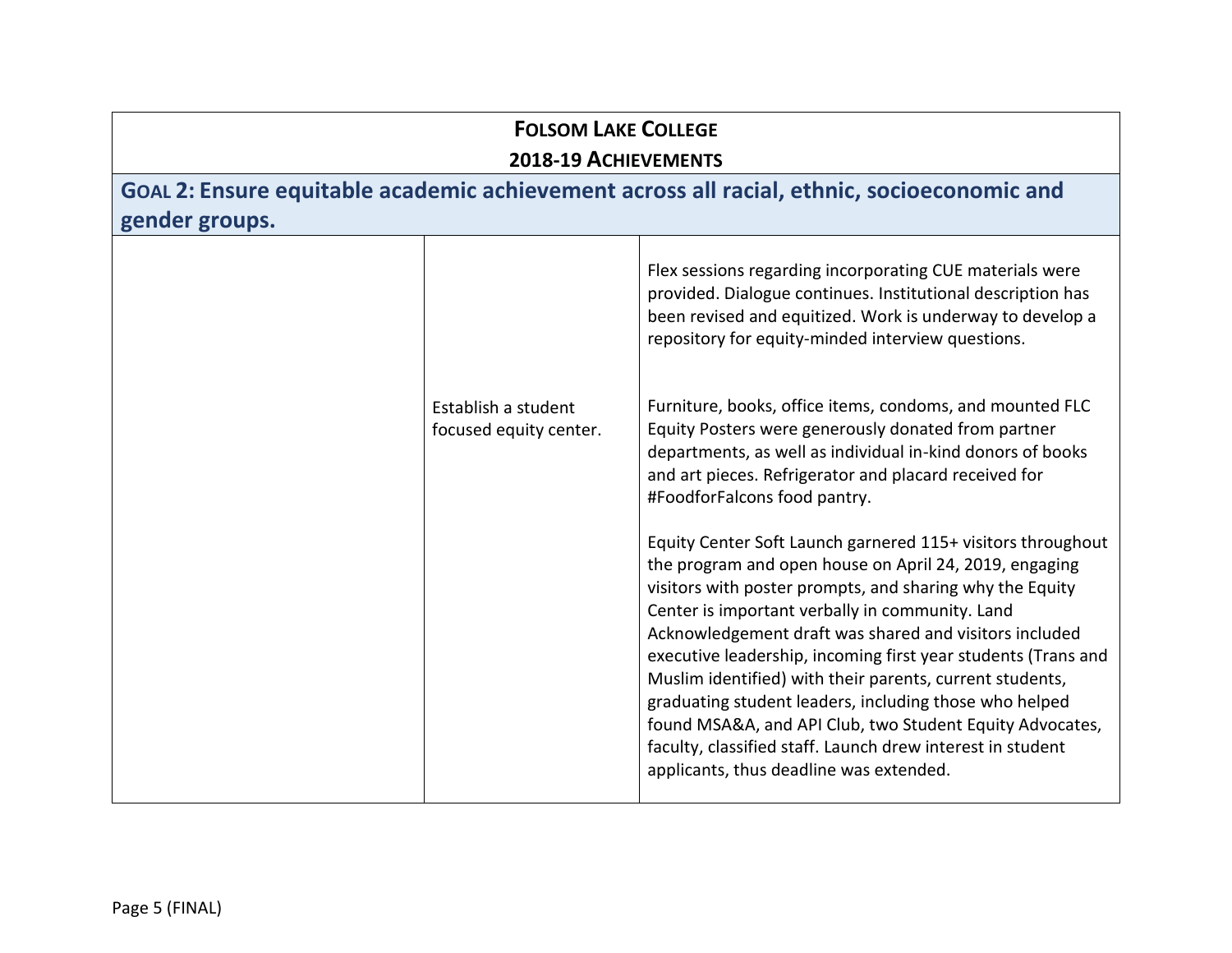| <b>FOLSOM LAKE COLLEGE</b><br>2018-19 ACHIEVEMENTS                                                           |                                                                                                                                                                                                                                                                                                                                                                                                                                                                                                                                                                                                                                                                                                                                                                                                                                                                                                                                                                                                                                                                         |  |
|--------------------------------------------------------------------------------------------------------------|-------------------------------------------------------------------------------------------------------------------------------------------------------------------------------------------------------------------------------------------------------------------------------------------------------------------------------------------------------------------------------------------------------------------------------------------------------------------------------------------------------------------------------------------------------------------------------------------------------------------------------------------------------------------------------------------------------------------------------------------------------------------------------------------------------------------------------------------------------------------------------------------------------------------------------------------------------------------------------------------------------------------------------------------------------------------------|--|
| GOAL 2: Ensure equitable academic achievement across all racial, ethnic, socioeconomic and<br>gender groups. |                                                                                                                                                                                                                                                                                                                                                                                                                                                                                                                                                                                                                                                                                                                                                                                                                                                                                                                                                                                                                                                                         |  |
|                                                                                                              | Faculty Coordinator held office hours in the Equity Center<br>from 2:00-3:00pm Tuesdays, and 1:00-3:00pm Thursdays<br>through end of Spring 2019 semester.<br>Space Utilization: Intersegmental Pathways Committee Tour,<br>High School Tour, Mother and Incoming First Year seeking<br>LGBTQ friendly space for student, 0.2 FTE Faculty Equity<br>Coordinator Interviews, Equity Center Student Assistant<br>Interviews, Equity-related meetings<br>Condoms outside the door in high traffic area was refilled<br>every 1-2 weeks.<br>Interviews completed. Faculty Equity Coordinator accepted<br>offer. Student Assistant hiring process, training, and planning<br>to take place in summer.<br>Equity Center SPA attended Professional Development<br>opportunities including Skyline College Equity Academy,<br>National Conference on Race and Ethnicity in Higher<br>Education (NCORE), and plans to attend Summer CaCCCHE<br>Conference. Served as FLC lead and co-emcee for 2nd annual<br>Asian Pacific Islander Scholars Rising Ceremony on May 11,<br>2019. |  |
|                                                                                                              |                                                                                                                                                                                                                                                                                                                                                                                                                                                                                                                                                                                                                                                                                                                                                                                                                                                                                                                                                                                                                                                                         |  |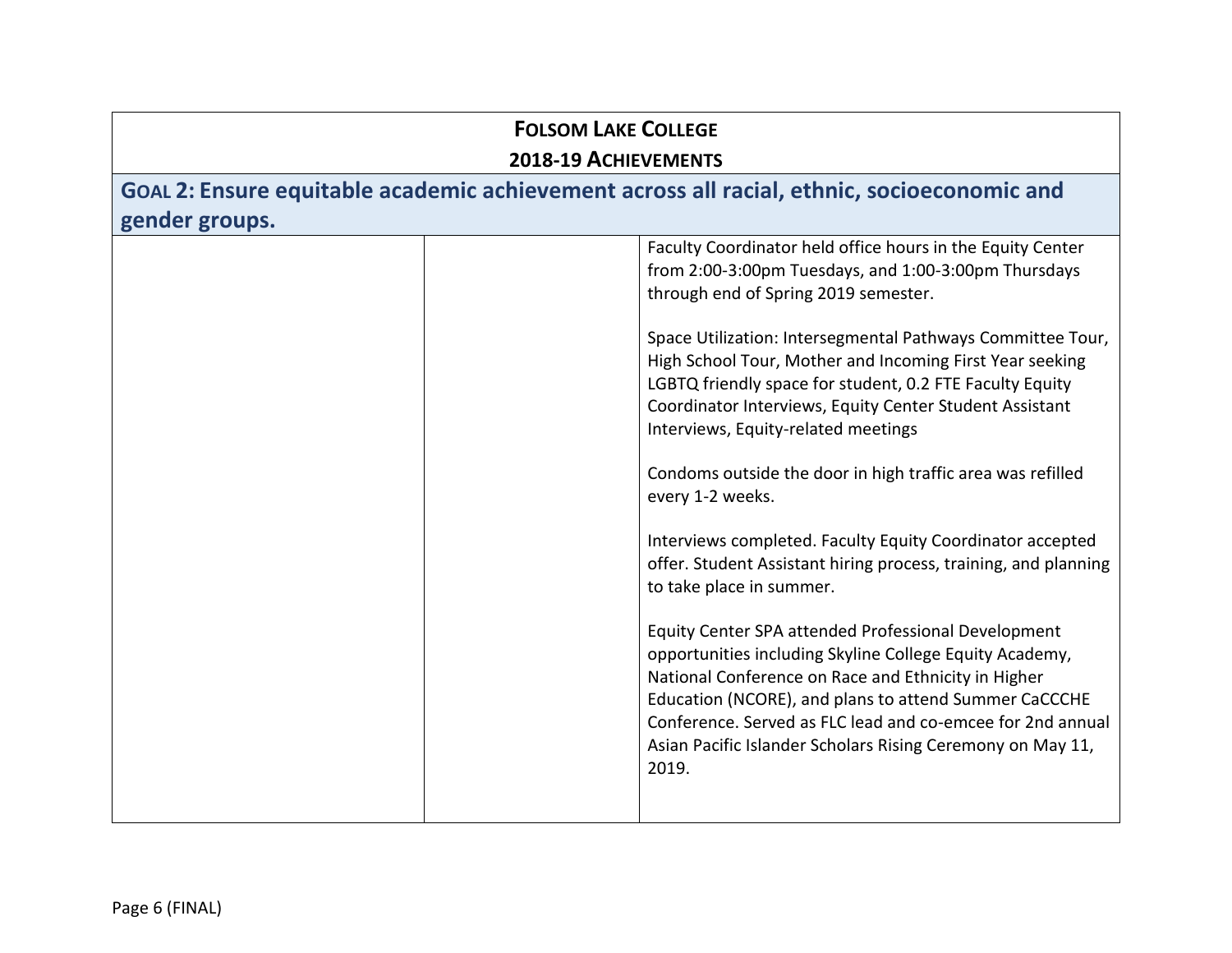## **2018-19 ACHIEVEMENTS**

# **GOAL 2: Ensure equitable academic achievement across all racial, ethnic, socioeconomic and gender groups.**

| 2. Address the disproportionate<br>impact of assessment, placement<br>and prerequisites                 | Continue work on<br>understanding and<br>implementing AB 705 in<br>English, math, and ESL.                                                                                                                                                               | Multiple Measure Placement in English, Math and ESL was<br>implemented in Fall 2018. English curriculum alignment was<br>completed in Fall 2018. Math will be completed in Fall 2019.<br>ESL in Fall 2020.                                                                                                                                                                                                                                                                                                                                                                                                                                                                                                                                                                                                  |
|---------------------------------------------------------------------------------------------------------|----------------------------------------------------------------------------------------------------------------------------------------------------------------------------------------------------------------------------------------------------------|-------------------------------------------------------------------------------------------------------------------------------------------------------------------------------------------------------------------------------------------------------------------------------------------------------------------------------------------------------------------------------------------------------------------------------------------------------------------------------------------------------------------------------------------------------------------------------------------------------------------------------------------------------------------------------------------------------------------------------------------------------------------------------------------------------------|
| 3. Promote courageous conversations<br>that address institutional barriers<br>and systems of oppression | Fully implement a student<br>equity space location on<br>campus                                                                                                                                                                                          | See goal 2, strategy 1.                                                                                                                                                                                                                                                                                                                                                                                                                                                                                                                                                                                                                                                                                                                                                                                     |
|                                                                                                         | Continue presentations<br>and workshops re: equity<br>for the campus<br>community. Including<br>discussions about<br>employee and student<br>demographics, and<br>students feeling<br>connected to staff and<br>faculty on campus who<br>look like them. | PDC, the PD Coordinator, and the OIR have worked together<br>to offer several presentations on the student climate report<br>and the employee climate report during PDC Fridays and at<br>other times throughout the semester. We have also held<br>some student-led presentations to faculty on issues such as<br>pronoun usage in the classroom and how to support<br>transgender and non-binary students. The PD Coordinator is<br>currently putting together a series of forums for Spring 2019<br>that will include discussions about race and ethnicity on<br>campus, implicit bias, and inclusive pedagogy. Finally, we<br>have had several workshops on culturally responsive<br>teaching practices that encourage faculty to address barriers<br>and systems of oppression at the classroom level. |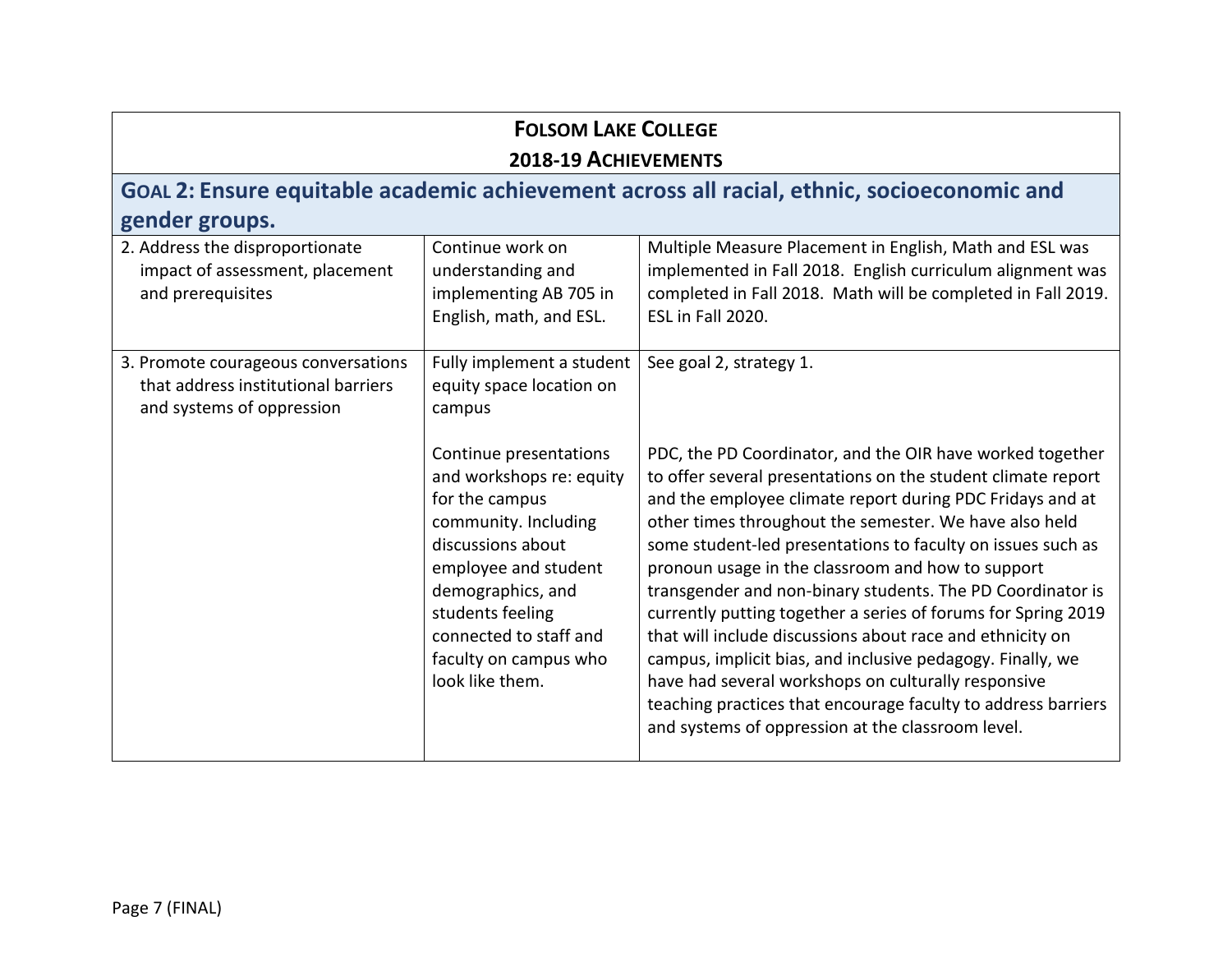#### **FOLSOM LAKE COLLEGE 2018-19 ACHIEVEMENTS GOAL 2: Ensure equitable academic achievement across all racial, ethnic, socioeconomic and gender groups.** 4. Institute professional development programs that teach effective strategies for promoting inclusivity and social justice as well as mitigating bias inside and outside the classroom Onboard the professional development coordinator, and work with them to set up a repository for various college wide professional development resources and trainings, including equity on campus. Coordinate and support trainings and professional development opportunities. We have on boarded the professional development coordinator and are working with her to offer more workshops and college-wide speakers to address issues of social justice. We had a social-justice focused PDC Fridays event in the fall semester that included workshops on supporting transgender and non-binary students, presentations of the student climate survey results, and workshops on accessibility on Canvas for those teaching online classes. We also offered workshops on culturally responsive teaching, and many pedagogy-related workshops that promoted inclusive teaching strategies. PDC and the PD coordinator are working together to continue offering trainings and PD opportunities. 5. Increase recruitment outreach to diversify applicant pools Revise the college description on the job announcements. Revise the hiring committee training, including how to increase recruitment of diverse candidates. Completed. Completed, and ongoing.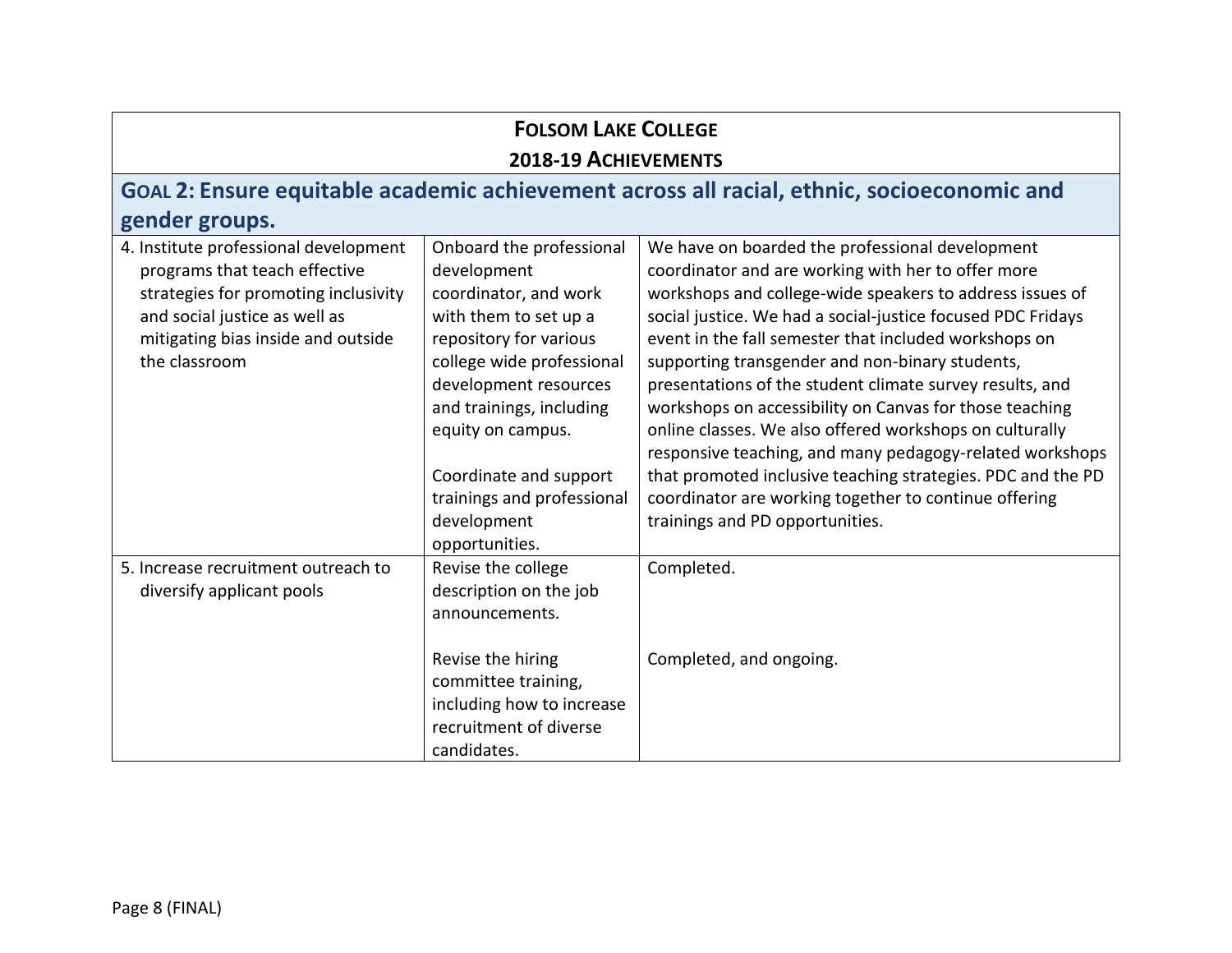#### **2018-19 ACHIEVEMENTS**

#### **GOAL 3: Provide exemplary teaching and learning opportunities.**

#### *Indicators of Achievement:*

- *1. Provide districtwide resources to ensure all new faculty have the opportunity to participate in a faculty academy at all four colleges by fall 2018.*
- *2. Increase student course success from 68% to 71% by 2021.*
- *3. Increase the number of students who say they feel "engagement with their learning experience" by 5% by 2021, as measured by the Community College Survey of Student Engagement.*

| <b>FOLSOM LAKE COLLEGE</b>                                                                                                                                                        |                                                                                                                                                                                                                            |                                                                                                                                                                                                                                                                                                                                                                                                                                                                                                                                                     |  |
|-----------------------------------------------------------------------------------------------------------------------------------------------------------------------------------|----------------------------------------------------------------------------------------------------------------------------------------------------------------------------------------------------------------------------|-----------------------------------------------------------------------------------------------------------------------------------------------------------------------------------------------------------------------------------------------------------------------------------------------------------------------------------------------------------------------------------------------------------------------------------------------------------------------------------------------------------------------------------------------------|--|
| 2018-19 ACHIEVEMENTS                                                                                                                                                              |                                                                                                                                                                                                                            |                                                                                                                                                                                                                                                                                                                                                                                                                                                                                                                                                     |  |
| <b>GOAL 3: Provide exemplary teaching and learning opportunities.</b>                                                                                                             |                                                                                                                                                                                                                            |                                                                                                                                                                                                                                                                                                                                                                                                                                                                                                                                                     |  |
| <b>ACTION STEPS</b><br><b>ACHIEVEMENT DETAIL</b><br><b>STRATEGY</b>                                                                                                               |                                                                                                                                                                                                                            |                                                                                                                                                                                                                                                                                                                                                                                                                                                                                                                                                     |  |
| 1. Collaborate with faculty to develop<br>a new faculty academy at each of<br>the colleges.                                                                                       | Continue to work on<br>institutionalizing the New<br>Faculty Academy.                                                                                                                                                      | 2018-19 New Faculty Academy funded and implemented.<br>Development of 2019-2020 New Faculty Academy will begin<br>in fall 2019.                                                                                                                                                                                                                                                                                                                                                                                                                     |  |
| 2. Increase professional development<br>opportunities related to teaching<br>methods, equity, instructional<br>technology, discipline-specific<br>knowledge and student services. | Onboard the professional<br>development<br>coordinator, and work<br>with them to set up a<br>repository for various<br>college wide professional<br>development resources<br>and trainings, including<br>equity on campus. | More pedagogy-related workshops and trainings were<br>offered. One of our PDC Fridays last fall was devoted to<br>pedagogy-related topics, and our PD Coordinator has been<br>working hard to offer more workshops on the use of<br>instructional technology. We have increased the amount of<br>Canvas-related workshops, including open labs for people to<br>come get help as they are designing their courses, as well as<br>specific instruction workshops on accessibility, designing<br>introductory modules, creating and embedding videos. |  |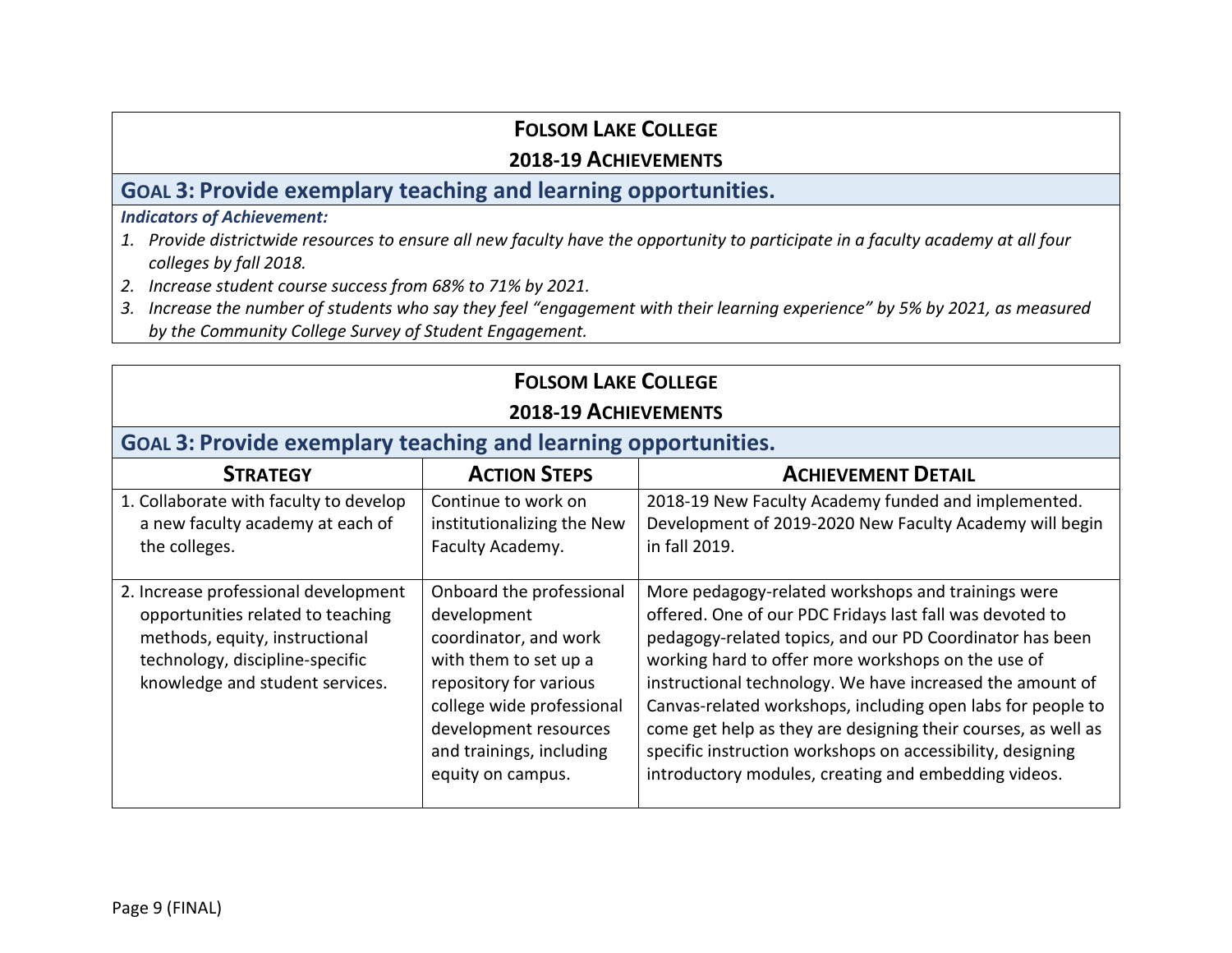| <b>FOLSOM LAKE COLLEGE</b>                                                                                                                                                                  |                                                                                                        |                                                                                                                                                                                                                                                                                                                                                                                                                                                                                                                                                                                                                                                                                                                                                                   |
|---------------------------------------------------------------------------------------------------------------------------------------------------------------------------------------------|--------------------------------------------------------------------------------------------------------|-------------------------------------------------------------------------------------------------------------------------------------------------------------------------------------------------------------------------------------------------------------------------------------------------------------------------------------------------------------------------------------------------------------------------------------------------------------------------------------------------------------------------------------------------------------------------------------------------------------------------------------------------------------------------------------------------------------------------------------------------------------------|
| 2018-19 ACHIEVEMENTS                                                                                                                                                                        |                                                                                                        |                                                                                                                                                                                                                                                                                                                                                                                                                                                                                                                                                                                                                                                                                                                                                                   |
| <b>GOAL 3: Provide exemplary teaching and learning opportunities.</b>                                                                                                                       |                                                                                                        |                                                                                                                                                                                                                                                                                                                                                                                                                                                                                                                                                                                                                                                                                                                                                                   |
| 3. Explore the personnel review and<br>evaluation process to improve the<br>effectiveness of mentoring, peer<br>input and student evaluations.                                              | Provide trainings to<br>deans, managers, and<br>supervisors regarding the<br>personnel review process. | Training for managers was provided by District HR regarding<br>the personnel review process. Managers were encouraged<br>to attend.                                                                                                                                                                                                                                                                                                                                                                                                                                                                                                                                                                                                                               |
| 4. Ensure that all classroom personnel,<br>with a focus on new and adjunct<br>faculty, have the necessary<br>resources to engage in<br>improvement of curriculum,<br>teaching and learning. | See strategy 2.                                                                                        | Created and revised the Faculty Handbook to assist all<br>faculty in locating resources to help them improve as<br>teachers and learners at FLC, and created a new faculty<br>academy program for new full-time instructors that<br>introduces them to the campus, the district, and to the role<br>of the community college instructor. PDC and the PD<br>Coordinator will be working together to create an adjunct<br>academy for part-time faculty. The PD Coordinator is in the<br>process of launching a publication for part-time instructors<br>to help them find out about and access resources to improve<br>their teaching. PDC is also working with the Office of<br>Instruction to find a source of funding for future new faculty<br>academy groups. |
| 5. Ensure each college has regular<br>opportunities outside of FLEX to<br>support the scholarship of teaching<br>and learning.                                                              | See strategy 2.                                                                                        | Provided funding for approximately twenty faculty to attend<br>off-site professional development trainings and conferences,<br>and we are encouraging faculty to donate their unused<br>faculty stipends to support more travel and conference<br>attendance. We have worked on promoting these<br>opportunities to adjunct instructors, who don't always<br>realize that they have access to funding for this purpose. We<br>have also helped advertise PD trainings such as the ACUE<br>training that is being funded in part by Career Education<br>money.                                                                                                                                                                                                     |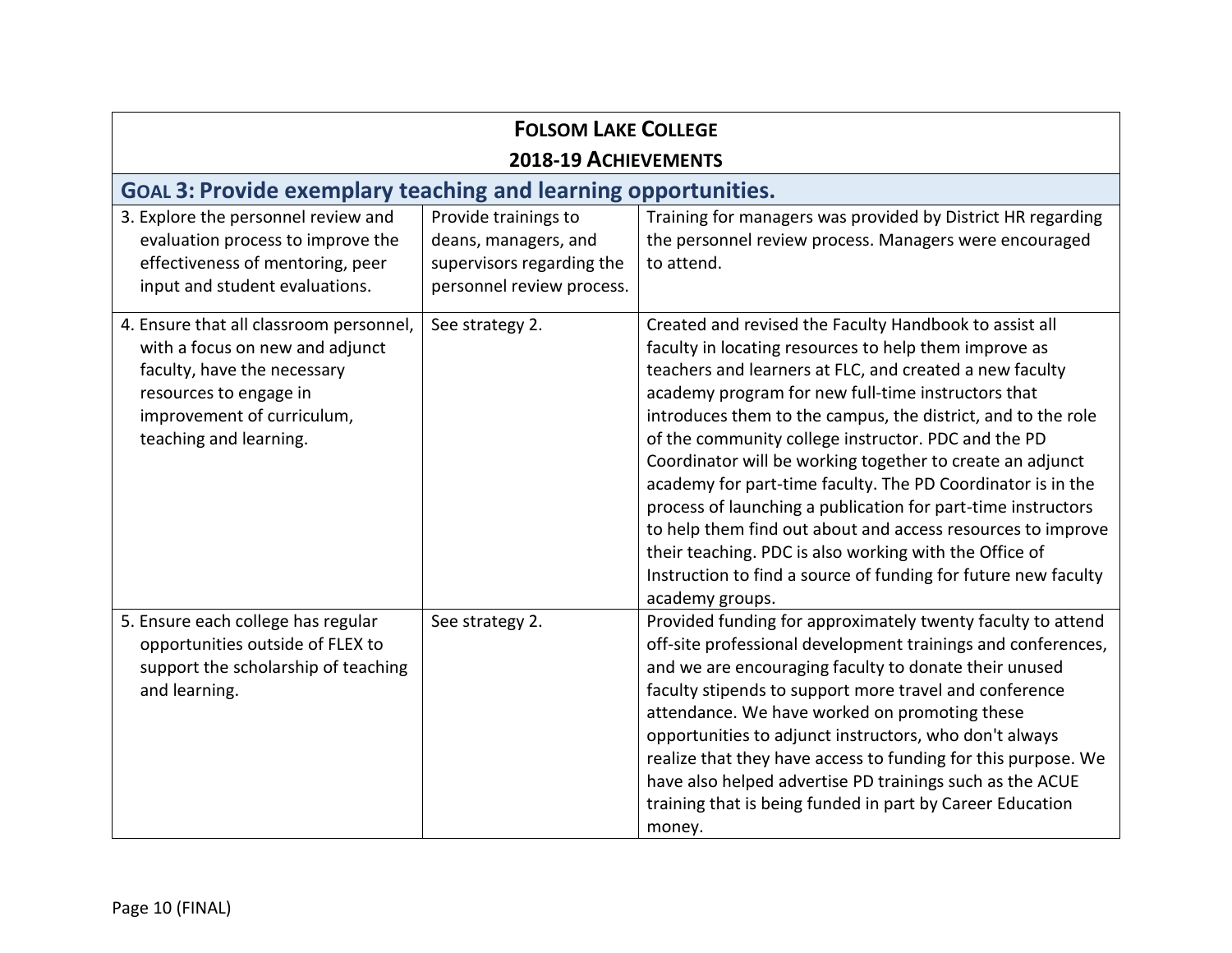| <b>FOLSOM LAKE COLLEGE</b>                                                                                                                                   |                                                                                                                                                                                                                                                              |                                                                                                                                                                                                                                                                                                                                                                                                                                                                                                                                                                                                                                                                                                                                                                                                                                                                                                                         |
|--------------------------------------------------------------------------------------------------------------------------------------------------------------|--------------------------------------------------------------------------------------------------------------------------------------------------------------------------------------------------------------------------------------------------------------|-------------------------------------------------------------------------------------------------------------------------------------------------------------------------------------------------------------------------------------------------------------------------------------------------------------------------------------------------------------------------------------------------------------------------------------------------------------------------------------------------------------------------------------------------------------------------------------------------------------------------------------------------------------------------------------------------------------------------------------------------------------------------------------------------------------------------------------------------------------------------------------------------------------------------|
| 2018-19 ACHIEVEMENTS                                                                                                                                         |                                                                                                                                                                                                                                                              |                                                                                                                                                                                                                                                                                                                                                                                                                                                                                                                                                                                                                                                                                                                                                                                                                                                                                                                         |
| <b>GOAL 3: Provide exemplary teaching and learning opportunities.</b>                                                                                        |                                                                                                                                                                                                                                                              |                                                                                                                                                                                                                                                                                                                                                                                                                                                                                                                                                                                                                                                                                                                                                                                                                                                                                                                         |
| 6. Provide resources to enhance<br>student learning outcomes,<br>development and assessment.                                                                 | <b>Examine existing</b><br>structure and resources<br>for the Rancho Cordova<br>Promise Program and<br>determine what is<br>needed to increase the<br>number of students<br>enrolling (i.e. year 3 -<br>books or 2nd year free or<br>other support services) | Staff have been working with area partners to identify<br>strategies and methods to improve the utilization of the RCC<br>Promise Program. Currently, students who qualified for RCC<br>Promise Program were provided books, and payment of<br>other fees outside of the enrollment fee, i.e. the student<br>health fee. The Outreach staff have developed expanded<br>relationships with the three main feeder high schools via<br>information sessions that also included application<br>assistance. These efforts have insured that the teachers,<br>students, and parents at those high schools are aware of the<br>RCC Promise Program and the benefits it provides. There is a<br>definite interest to further explore the possibility to expand<br>program services to include other educational related<br>expenses such as transportation (gas cards, parking permits),<br>meals and second year tuition free. |
|                                                                                                                                                              | Update facilities master<br>plan.                                                                                                                                                                                                                            | The a Facilities Master Plan Update Committee comprised of<br>constituent leaders, district office experts and an LPA/S<br>architects convened several times throughout the semester<br>to discuss and review an updated Facilities Master Plan. This<br>interactive processes has resulted in an updated Folsom Lake<br>College Facilities Master plan.                                                                                                                                                                                                                                                                                                                                                                                                                                                                                                                                                                |
| 7. Improve the assessment-for-<br>placement process through<br>diagnostic assessment, multiple<br>measures and increased<br>preparation prior to assessment. | Continue work on<br>understanding and<br>implementing AB 705 in<br>English, math, and ESL.                                                                                                                                                                   | Multiple Measures implemented. English curriculum<br>alignment implemented in Fall 2018. Math in Fall 2019. ESL<br>in Fall 2020. Lack of guidance from CCCCO on ESL<br>implementation.                                                                                                                                                                                                                                                                                                                                                                                                                                                                                                                                                                                                                                                                                                                                  |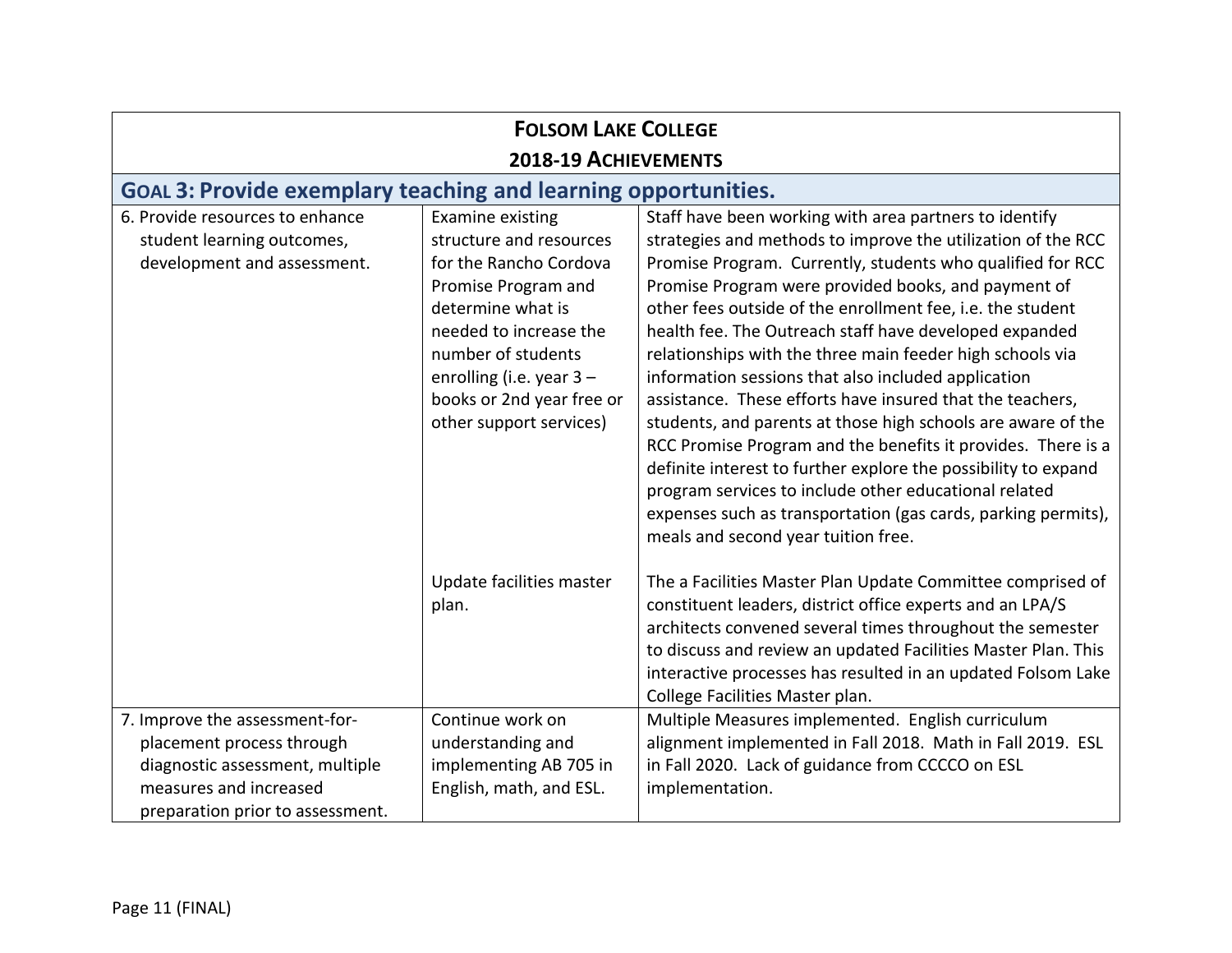| <b>FOLSOM LAKE COLLEGE</b>                                                                                              |                                                                                  |                                                                                                                                                                                                                                                                                                                                                                                                                                                                                                                                                                                                   |  |
|-------------------------------------------------------------------------------------------------------------------------|----------------------------------------------------------------------------------|---------------------------------------------------------------------------------------------------------------------------------------------------------------------------------------------------------------------------------------------------------------------------------------------------------------------------------------------------------------------------------------------------------------------------------------------------------------------------------------------------------------------------------------------------------------------------------------------------|--|
| 2018-19 ACHIEVEMENTS                                                                                                    |                                                                                  |                                                                                                                                                                                                                                                                                                                                                                                                                                                                                                                                                                                                   |  |
| <b>GOAL 3: Provide exemplary teaching and learning opportunities.</b>                                                   |                                                                                  |                                                                                                                                                                                                                                                                                                                                                                                                                                                                                                                                                                                                   |  |
| 8. Offer academic events, internships<br>and other opportunities for<br>teaching and learning outside the<br>classroom. | See strategy 2.<br>Establish an internship<br>program with the Harris<br>Center. | Four technical theatre students participated in semester-<br>long for-credit internships at the Harris Center. 16 other<br>students were employed to assist with Harris Center<br>marketing and the ticket office. Application submitted to<br>FCCC with the CA Film Commission Donation to fund paid<br>internships in Technical Theatre.<br>Programmed a diverse season of events at the Harris Center<br>and offered discounted tickets for students. 450 Harris<br>Center events attracted a record number of 175,000<br>audience members. 3,736 discounted student ticket were<br>purchased. |  |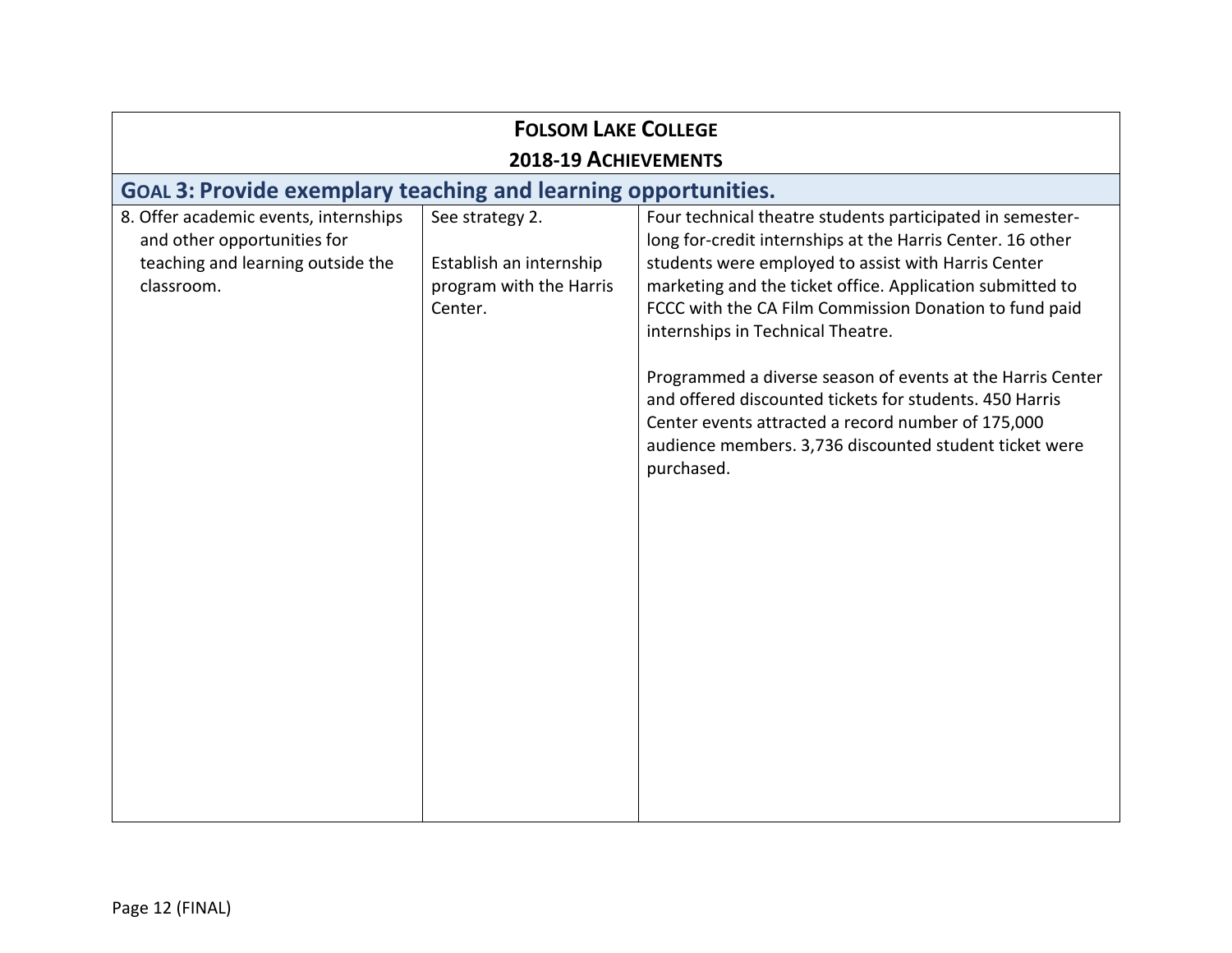#### **2018-19 ACHIEVEMENTS**

#### **GOAL 4: Lead the region in workforce development.**

#### *Indicators of Achievement:*

- *1. Increase the number of students who participate in work-based learning experiences in their areas of study by 15% by 2021.*
- *2. Complete an enhanced industry alignment review of all CTE programs by 2021 to ensure the District is addressing regional workforce needs.*
- *3. Increase the number of completers and skills builders who secure employment at a living wage by 10% by 2021.*
- *4. Increase external funding by 50% by 2021 to support workforce and economic development.*

# **FOLSOM LAKE COLLEGE**

#### **2018-19 ACHIEVEMENTS**

## **GOAL 4: Lead the region in workforce development.**

| <b>STRATEGY</b>                  | <b>ACTION STEPS</b>        | <b>ACHIEVEMENT DETAIL</b>                                    |
|----------------------------------|----------------------------|--------------------------------------------------------------|
| 1. Develop regional advisory     | Continue work with         | Valley Vision (VV) working with select CE programs (e.g.     |
| committees by industry sector to | Valley Vision and regional | BUSTEC and ICT). VV work has morphed to other projects       |
| inform the program development   | stakeholders to develop    | (see barriers below). Work does continue to assist programs  |
| process.                         | robust advisory boards to  | with advisory boards. Recently the CE division team          |
|                                  | support current and new    | developed simple directions and templates for successful     |
|                                  | CTE programming.           | advisory board meetings. Additionally, a TCL Program         |
|                                  |                            | Assistant was hired to support faculty work such as ensuring |
|                                  |                            | current contact list, sending out invites and taking RSVPs,  |
|                                  |                            | notetaking, etc. VV work did not work out as hoped. The      |
|                                  |                            | meetings were too large and didn't meet individual           |
|                                  |                            | programs' needs to capture curriculum discussion and         |
|                                  |                            | budget advice required for Perkins recipients. It is working |
|                                  |                            | where C-ID's exist; the curriculum is similar and equipment  |
|                                  |                            | consistent among programs.                                   |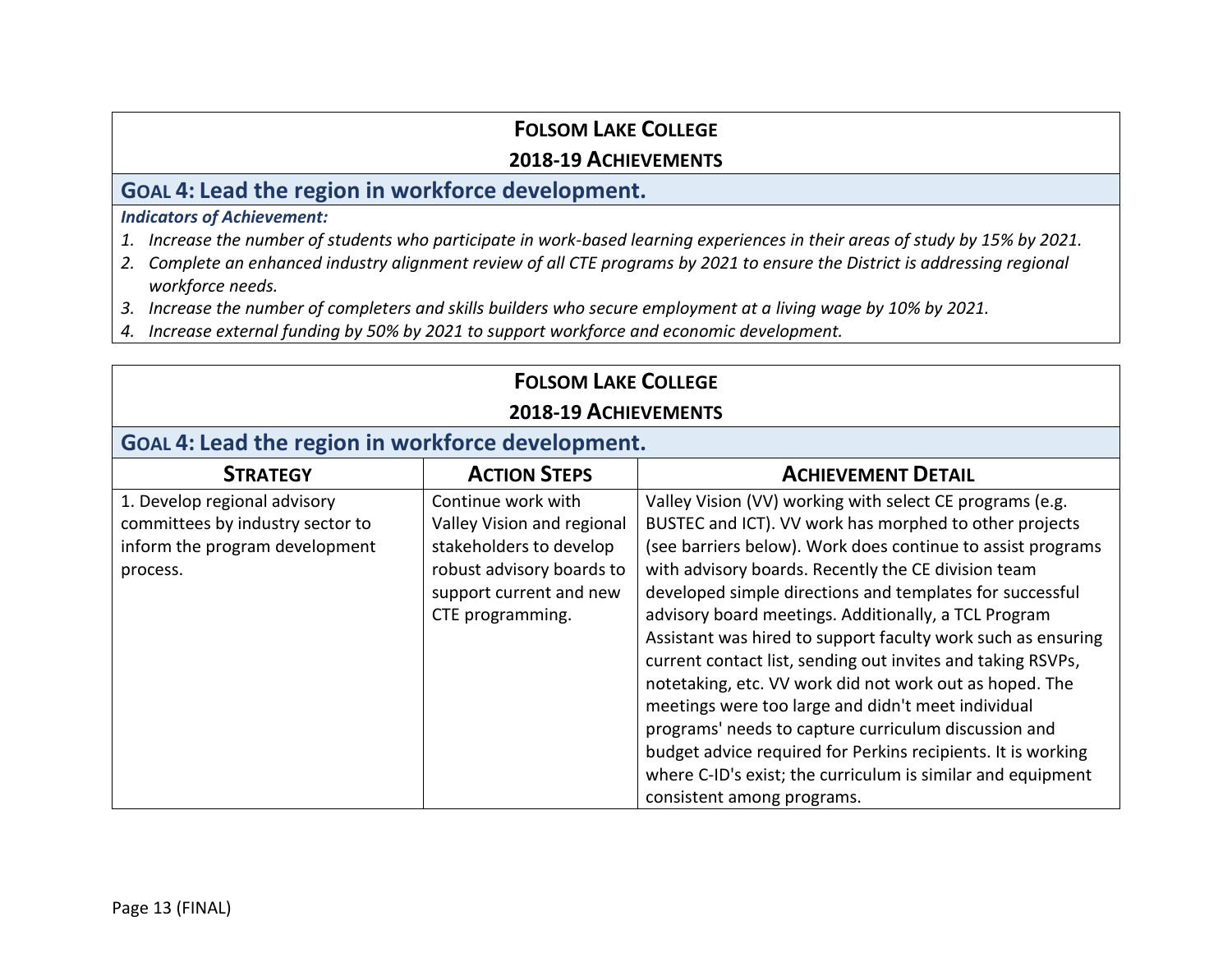| <b>FOLSOM LAKE COLLEGE</b>                                                                                                          |                                                                                                                                                                                                                |                                                                                                                                                                                                                                                                                                                                                                                                                                                                                                                      |
|-------------------------------------------------------------------------------------------------------------------------------------|----------------------------------------------------------------------------------------------------------------------------------------------------------------------------------------------------------------|----------------------------------------------------------------------------------------------------------------------------------------------------------------------------------------------------------------------------------------------------------------------------------------------------------------------------------------------------------------------------------------------------------------------------------------------------------------------------------------------------------------------|
| 2018-19 ACHIEVEMENTS                                                                                                                |                                                                                                                                                                                                                |                                                                                                                                                                                                                                                                                                                                                                                                                                                                                                                      |
| <b>GOAL 4: Lead the region in workforce development.</b>                                                                            |                                                                                                                                                                                                                |                                                                                                                                                                                                                                                                                                                                                                                                                                                                                                                      |
| 2. Assess current CTE program<br>offerings and align them with<br>emerging and current regional<br>industry needs.                  | Utilize CCCCO<br>Launchboard, Centers of<br><b>Excellence, Deputy Sector</b><br>Navigators, Community<br>input, and other related<br>resources to identify<br>emerging and current<br>regional industry needs. | This work is ongoing and aided by the hire of a Professional<br>Expert to assist in identifying emerging programs and<br>conduct labor market research if needed. However, barriers<br>exist to getting a program once identified through to fruition.<br>The struggle is support (funding/FTEF) to get identified<br>programs through curriculum. This puts the college at a<br>disadvantage in program development. Bandwidth is<br>impacting the ability to move curriculum from start through<br>CCCCO approval. |
| 3. Increase dual enrollment for CTE<br>programs.                                                                                    | Complete concurrent<br>and/or dual enrollment<br>agreements with feeder<br>high schools.<br>Explore AB288 or middle<br>college for El Dorado<br>County.                                                        | Focus narrowed to CTE programs and charter schools in El<br>Dorado County and Folsom Cordova Unified School Districts.<br>Currently 2 agreements with charter schools are in place.                                                                                                                                                                                                                                                                                                                                  |
| 4. Expand work-based internships and<br>learning opportunities by<br>integrating these activities into CTE<br>courses and programs. | Continue collaboration<br>with CTE and<br>Makerspace, and work<br>with Makerspace in<br>development of short-<br>term, project-based<br>internships.                                                           | Makerspace has implemented project-based internships.<br>We expect to have approximately 30 projects completed by<br>end of semester.                                                                                                                                                                                                                                                                                                                                                                                |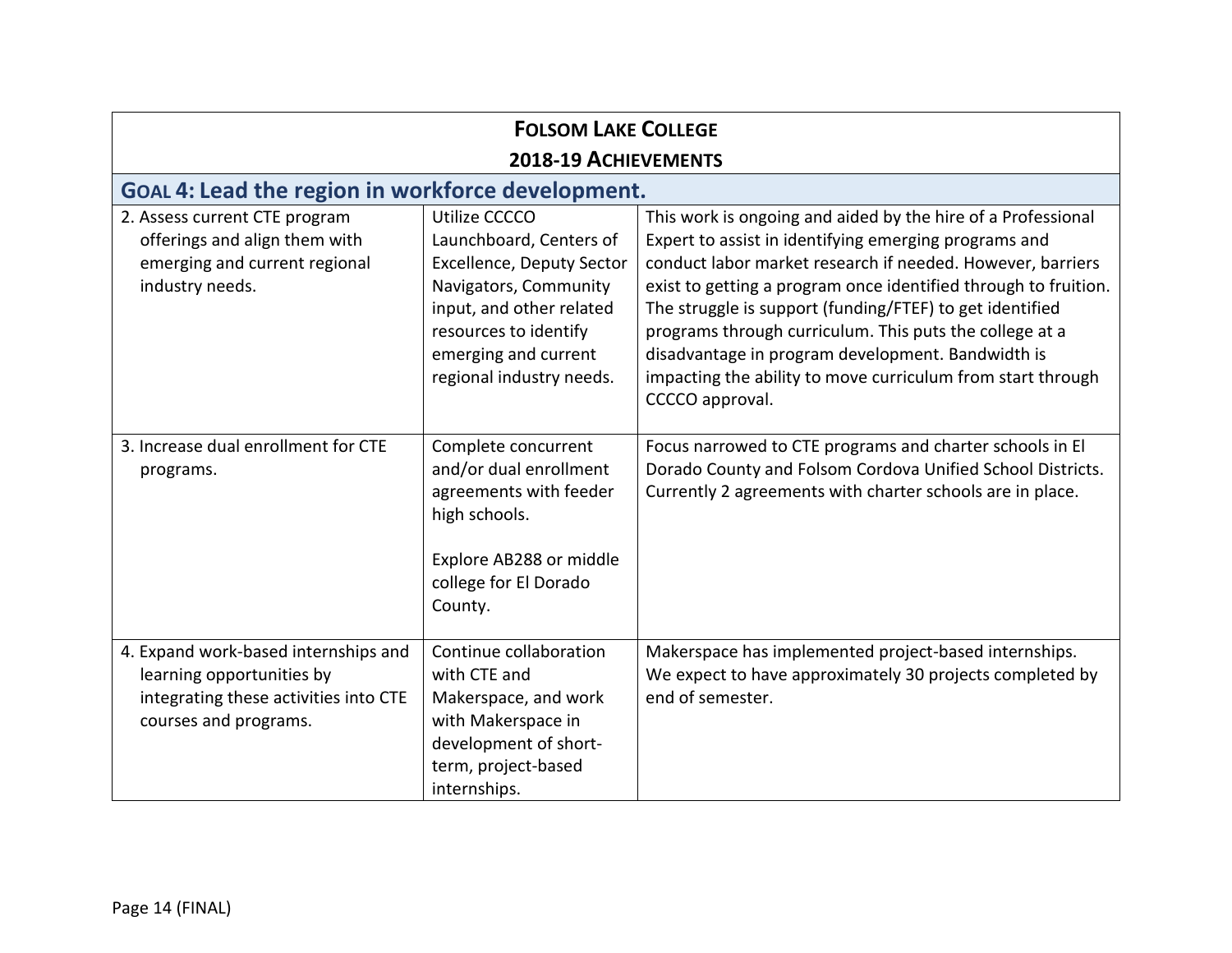| <b>FOLSOM LAKE COLLEGE</b>                                                                 |                                                                                                                                     |                                                                                                                                                                                                                                                                                                                                                                 |  |
|--------------------------------------------------------------------------------------------|-------------------------------------------------------------------------------------------------------------------------------------|-----------------------------------------------------------------------------------------------------------------------------------------------------------------------------------------------------------------------------------------------------------------------------------------------------------------------------------------------------------------|--|
| 2018-19 ACHIEVEMENTS                                                                       |                                                                                                                                     |                                                                                                                                                                                                                                                                                                                                                                 |  |
| GOAL 4: Lead the region in workforce development.                                          |                                                                                                                                     |                                                                                                                                                                                                                                                                                                                                                                 |  |
|                                                                                            | Leverage current<br>relationships and develop<br>strategic integration in<br>college activities with<br>local businesses.           | Working with Intel on a variety of projects including student<br>mentorship, panel presentations, and faculty teaching in<br>college courses.<br>Outreach to area business and academic departments for<br>Workplace Based Learning opportunities. Technical<br>collaboration with Inductive Automation on fermentation<br>and aquaponics.                      |  |
| 5. Increase marketing of CTE programs<br>to students, employers and<br>community partners. | Continue aggressive local<br>high school outreach<br>through our CTE<br>Outreach Specialist.                                        | Local outreach continues and is enhanced by new K12 SWP<br>funding.                                                                                                                                                                                                                                                                                             |  |
|                                                                                            | Participate in new CTE<br>regional marketing<br>campaign (3Fold).                                                                   | Participating in 3Fold marketing campaign for EMT, ADMJ,<br>WWWM, and ICT. Students have been interviewed. Filming<br>for EMT and ICT planned.                                                                                                                                                                                                                  |  |
|                                                                                            | Develop Call Center<br>position in collaboration<br>with student services.                                                          | The call center is not yet developed. Funding has not yet<br>been identified, and is in progress.                                                                                                                                                                                                                                                               |  |
| 6. Increase support for CTE job<br>placement services.                                     | Continue work with SETA<br>Job Developer to place<br>students in jobs post<br>completion of<br>certificate/degree.<br>Stimulate job | SETA Job developer work is accelerating. College provided<br>names and contact information for students completing CE<br>certificates and degrees. SETA Job developer contacting list<br>to determine need for assistance. Also, developer is helping<br>students needing detailed assistance with interview skills<br>(e.g. panel interview practicum set up). |  |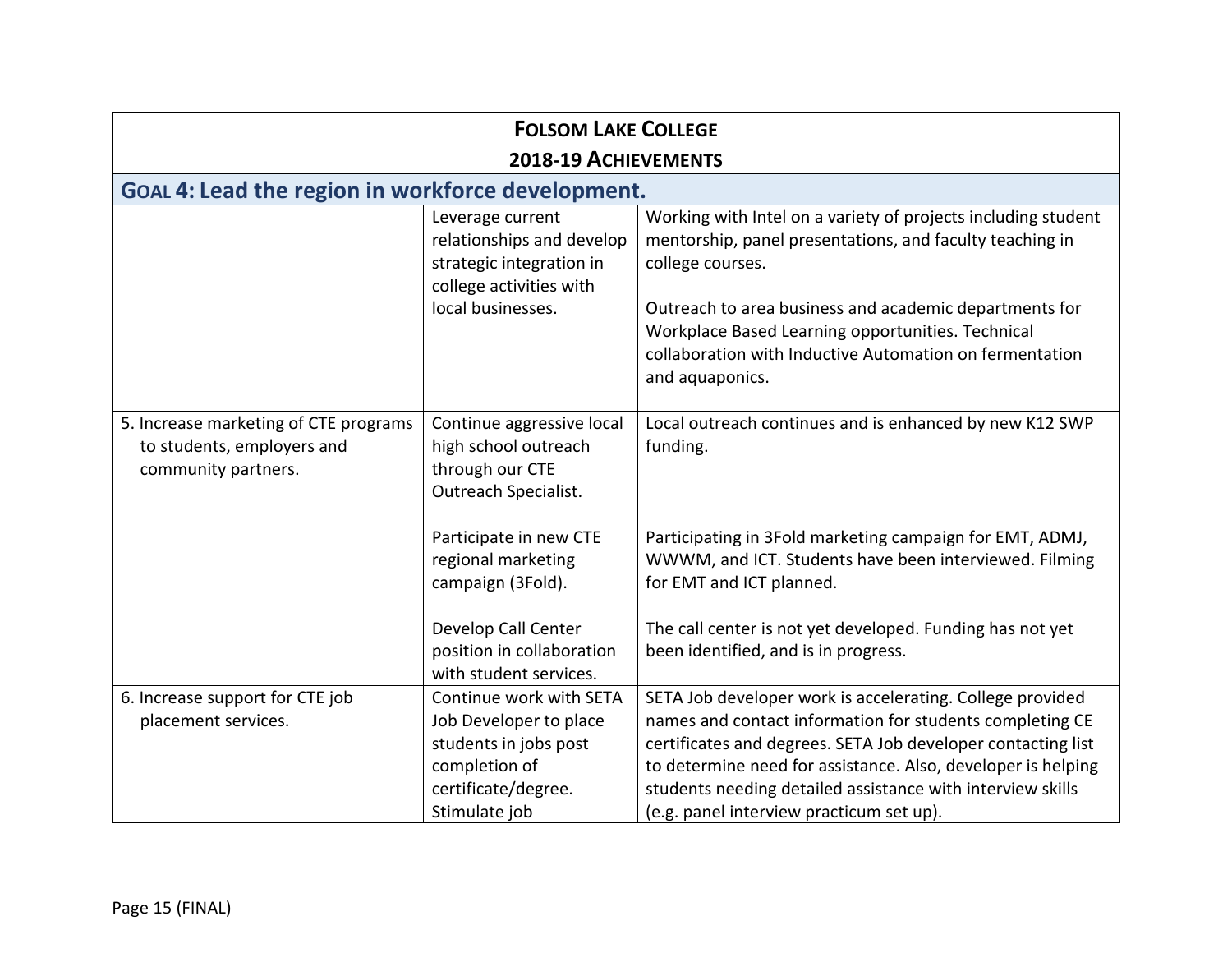| <b>FOLSOM LAKE COLLEGE</b><br>2018-19 ACHIEVEMENTS |                                                                                                                      |                                                                                                                                                                                                  |  |
|----------------------------------------------------|----------------------------------------------------------------------------------------------------------------------|--------------------------------------------------------------------------------------------------------------------------------------------------------------------------------------------------|--|
| GOAL 4: Lead the region in workforce development.  |                                                                                                                      |                                                                                                                                                                                                  |  |
|                                                    | opportunities on campus<br>and in community<br>leveraging recently hired<br>Job Developer (Campus<br>and Community). | Campus Job Developer actively engaged with new Career<br>Search Platform - Purple Briefcase. Plans to encourage all on-<br>campus student jobs to be placed in the new system when<br>activated. |  |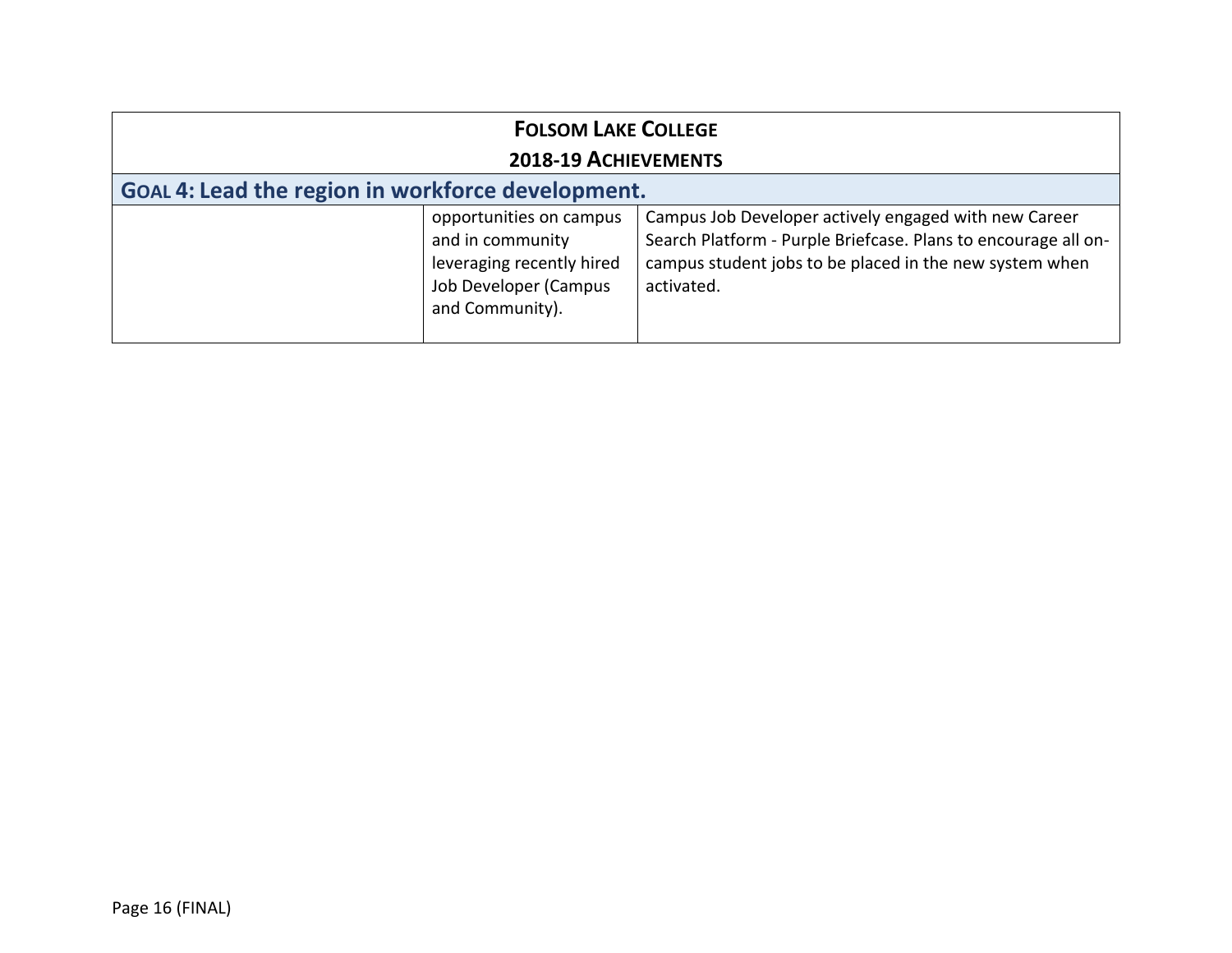#### **2018-19 ACHIEVEMENTS**

# **GOAL 5: Foster an outstanding working and learning environment.**

#### *Indicators of Achievement:*

- *1. Increase employee satisfaction by 5% as measured by the biennial District Employee Satisfaction Survey to be conducted in spring 2017, 2019 and 2021.*
- *2. Increase the number of employees who participate in safety training programs by 25% by 2018.*
- *3. Complete the implementation of the District's 2016 Five-Year Technology Plan by 2021.*
- *4. Expand and enhance a comprehensive wellness program by 2018.*
- *5. Produce an Annual Sustainability Report that highlights District efforts and results beginning in 2017.*

# **FOLSOM LAKE COLLEGE**

#### **2018-19 ACHIEVEMENTS**

#### **GOAL 5: Foster an outstanding working and learning environment.**

| <b>STRATEGY</b>                       | <b>ACTION STEPS</b>       | <b>ACHIEVEMENT DETAIL</b>                                    |
|---------------------------------------|---------------------------|--------------------------------------------------------------|
| 1. Increase staff and manager         | Onboard the professional  | The Professional Development Coordinator set up              |
| participation in professional         | development               | professional development Webinars through STAR12 three       |
| development activities.               | coordinator, and work     | times a month. There is one webinar per campus per month     |
|                                       | with them to set up a     | and the offerings range from Equity-based topics to skills   |
|                                       | repository for various    | training. Also, the coordinator worked with the WEXP         |
|                                       | college wide professional | Coordinator to offer more workshops dedicated to helping     |
|                                       | development resources     | classified and managers work toward advancement. In spring   |
|                                       | and trainings, including  | 2019, two resume workshops and one hiring panel best         |
|                                       | equity on campus.         | practices was offered.                                       |
|                                       |                           |                                                              |
| 2. Encourage broader participation in | See strategy 1.           | One of our PDC Fridays in the fall was focused on health and |
| safety, health and wellness programs  |                           | wellness workshops, including areas of physical and mental   |
| and explore developing employee       |                           | health, and the Teaching and Learning workgroup of PDC has   |
|                                       |                           | instituted some "Walk and Talk" workshops where faculty      |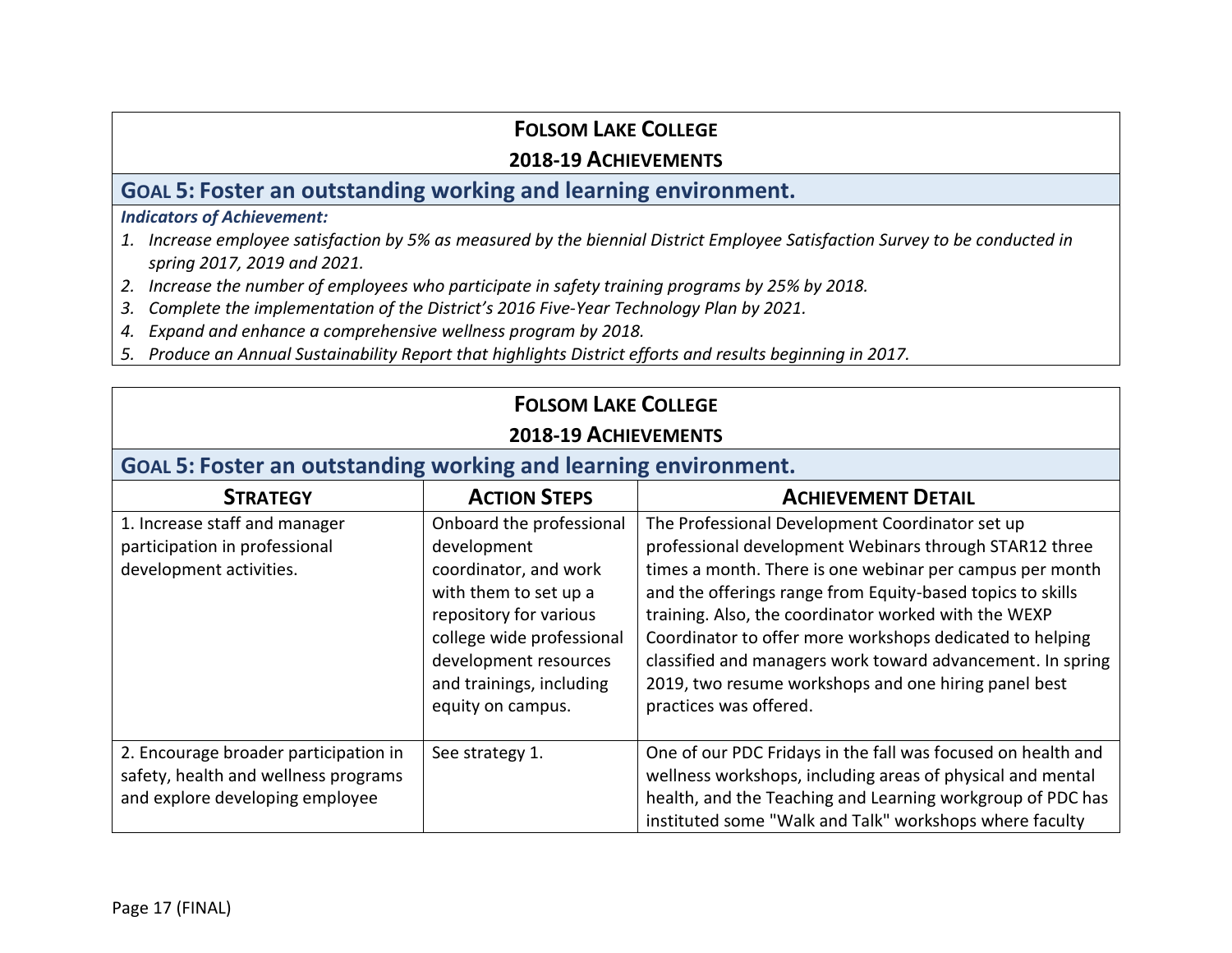| <b>FOLSOM LAKE COLLEGE</b><br>2018-19 ACHIEVEMENTS                                                                                                                                                                    |                                                                                                                                  |                                                                                                                                                                                                                                                                                                                                                                                                                                                                                               |  |
|-----------------------------------------------------------------------------------------------------------------------------------------------------------------------------------------------------------------------|----------------------------------------------------------------------------------------------------------------------------------|-----------------------------------------------------------------------------------------------------------------------------------------------------------------------------------------------------------------------------------------------------------------------------------------------------------------------------------------------------------------------------------------------------------------------------------------------------------------------------------------------|--|
| <b>GOAL 5: Foster an outstanding working and learning environment.</b>                                                                                                                                                |                                                                                                                                  |                                                                                                                                                                                                                                                                                                                                                                                                                                                                                               |  |
| incentives for engaging in health and<br>wellness programs.                                                                                                                                                           |                                                                                                                                  | are invited to walk around the track together and talk about<br>pedagogy. During spring 2019, one of the themes for PDC<br>Fridays was health and wellness related, and we offered four<br>workshops on various aspects of physical and mental well-<br>being.                                                                                                                                                                                                                                |  |
| 3. Support leadership and career<br>pathways for interested employees by<br>utilizing professional development<br>inventories and assessment tools and<br>identifying cross-training and<br>mentorship opportunities. | See strategy 1.                                                                                                                  | The PD Coordinator worked with our Work Experience<br>Coordinator to offer a series of resume workshops for<br>classified employees who seek career advancement<br>opportunities. We are also currently researching guidelines<br>for a better mentoring program, especially to help our part-<br>time instructors. Finally, we have started offering workshops<br>on how to get hired full-time, led by recently hired faculty<br>and made up of panels of faculty from various disciplines. |  |
| 4. Coordinate and communicate<br>college sustainability efforts to further<br>implement best practices across the<br>District.                                                                                        | Improve communication<br>of sustainability efforts<br>across all constituency<br>groups.                                         | Included sustainability-related content in issues of the<br>employee and student e-newsletters, as well as in social<br>media posts.                                                                                                                                                                                                                                                                                                                                                          |  |
| 5. Complete and implement a District<br>Technology Plan.                                                                                                                                                              | Review and revise (as<br>needed) FLC's Technology<br>plan, including emerging<br>technology needs for DE<br>and online services. | College IT continues to upgrade smart classrooms as needed.<br>Recently equipment to extend the life of smart classroom<br>computers was procured. Our ITV classroom was remodeled<br>and updated with new monitors and recording equipment. A<br>committee was convened to review a replacement to our<br>instruction printing software. FLC is in the process of<br>implementing AdAstra, a district wide course scheduling                                                                 |  |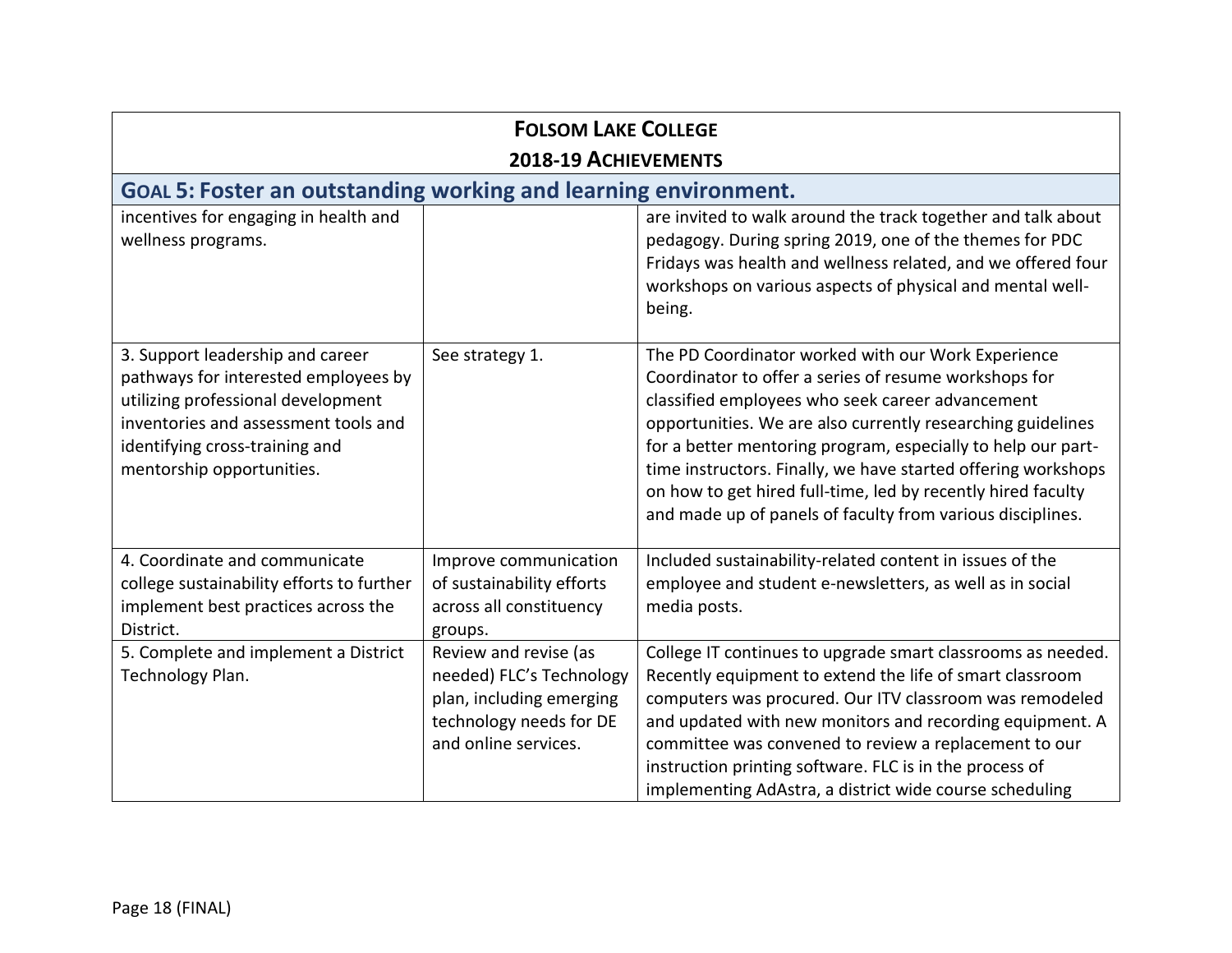| <b>FOLSOM LAKE COLLEGE</b><br>2018-19 ACHIEVEMENTS<br><b>GOAL 5: Foster an outstanding working and learning environment.</b> |                                                                                                                                                 |                                                                                                                                                                                                                                                                                                                                                                |
|------------------------------------------------------------------------------------------------------------------------------|-------------------------------------------------------------------------------------------------------------------------------------------------|----------------------------------------------------------------------------------------------------------------------------------------------------------------------------------------------------------------------------------------------------------------------------------------------------------------------------------------------------------------|
|                                                                                                                              |                                                                                                                                                 |                                                                                                                                                                                                                                                                                                                                                                |
| 6. Streamline business processes,<br>including appropriate use of<br>technology to improve workforce                         | Launch new website<br>Acquire an online                                                                                                         | New websites launched for the college and Harris Center.<br>Completed the purchase of BoardDocs, and now in the                                                                                                                                                                                                                                                |
| efficiency and better serve students.                                                                                        | repository for various<br>college wide functions<br>and processes to<br>facilitate finding and<br>sharing information in a<br>central location. | process of implementation, training, and importing<br>documents/agendas/minutes. 90% complete.                                                                                                                                                                                                                                                                 |
|                                                                                                                              | Evaluate business<br>processes, and<br>consolidate where<br>appropriate.                                                                        | Ongoing. Transitioned the certificate petition from paper-<br>based to online form. Exploring Gideon Taylor e-forms for<br>automated form processing.                                                                                                                                                                                                          |
| 7. Foster positive and respectful<br>relationships across all constituencies.                                                | Improve communication<br>across all constituency<br>bodies.                                                                                     | Created new student-focused weekly e-newsletter, "Falcon<br>Fly-By", as a counterpart to the employee-focused "In<br>Touch" to share news, highlights, and coming events with<br>the greater college community. PD coordinator assists with<br>communication across all constituent bodies regarding<br>different events and trainings both on and off campus. |
| 8. Maintain competitive salary and<br>benefits packages for the District<br>workforce.                                       | Continue to collaborate<br>with and support the<br>district in maintaining<br>competitive salaries and                                          | Ongoing.                                                                                                                                                                                                                                                                                                                                                       |